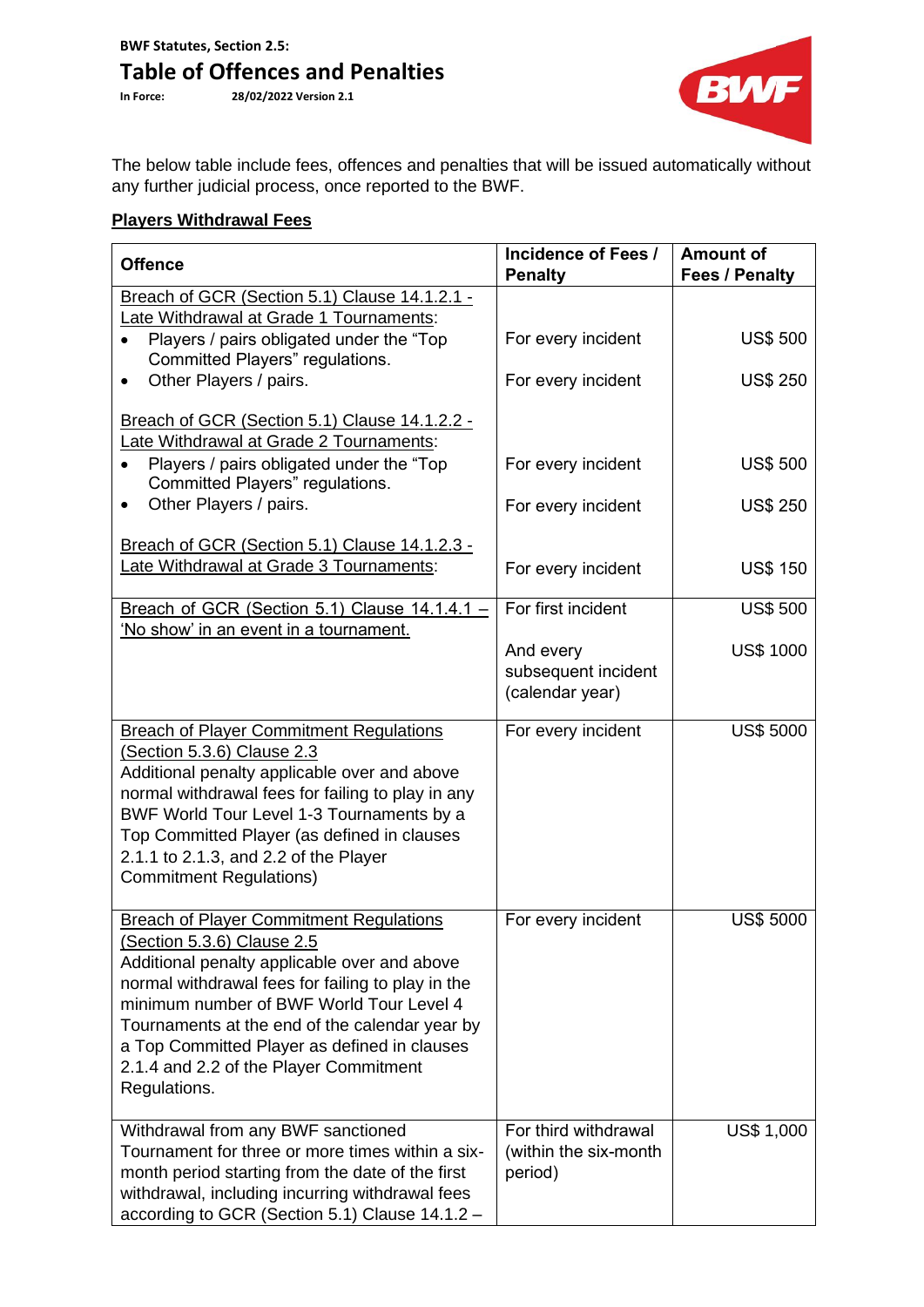|                                                                                                                                                                                                                                                                                                                  | Incidence of Fees /                                                       | <b>Amount of</b>  |
|------------------------------------------------------------------------------------------------------------------------------------------------------------------------------------------------------------------------------------------------------------------------------------------------------------------|---------------------------------------------------------------------------|-------------------|
| <b>Offence</b>                                                                                                                                                                                                                                                                                                   | <b>Penalty</b>                                                            | Fees / Penalty    |
| Late Withdrawal. This is an additional penalty<br>over and above normal withdrawal fees                                                                                                                                                                                                                          | And every<br>subsequent<br>withdrawal (within<br>the six-month<br>period) | <b>US\$ 500</b>   |
| Withdrawal of 10 or more players from any one<br>tournament.                                                                                                                                                                                                                                                     | For every incident                                                        | <b>US\$ 1,000</b> |
| Withdrawal of entire team without attending the<br>Team Managers' Meeting and/or discussing the<br>matter with the BWF or Tournament organiser.<br>This penalty is in addition to the withdrawal fees<br>and penalty payable by each player, and will<br>automatically initiate the disciplinary<br>proceedings. | For every incident                                                        | <b>US\$ 1,000</b> |
| Withdrawal of entire team from a BWF World<br>Team Championship (i.e. Thomas & Uber Cup<br>Finals, Sudirman Cup Finals, Suhandinata Cup):                                                                                                                                                                        |                                                                           |                   |
| After the entry deadline and before the draw:                                                                                                                                                                                                                                                                    | For every incident                                                        | US\$ 1,000        |
| After the draw:                                                                                                                                                                                                                                                                                                  | For every incident                                                        | <b>US\$ 3,000</b> |
| Does not participate (No Show):                                                                                                                                                                                                                                                                                  | For every incident                                                        | <b>US\$ 5,000</b> |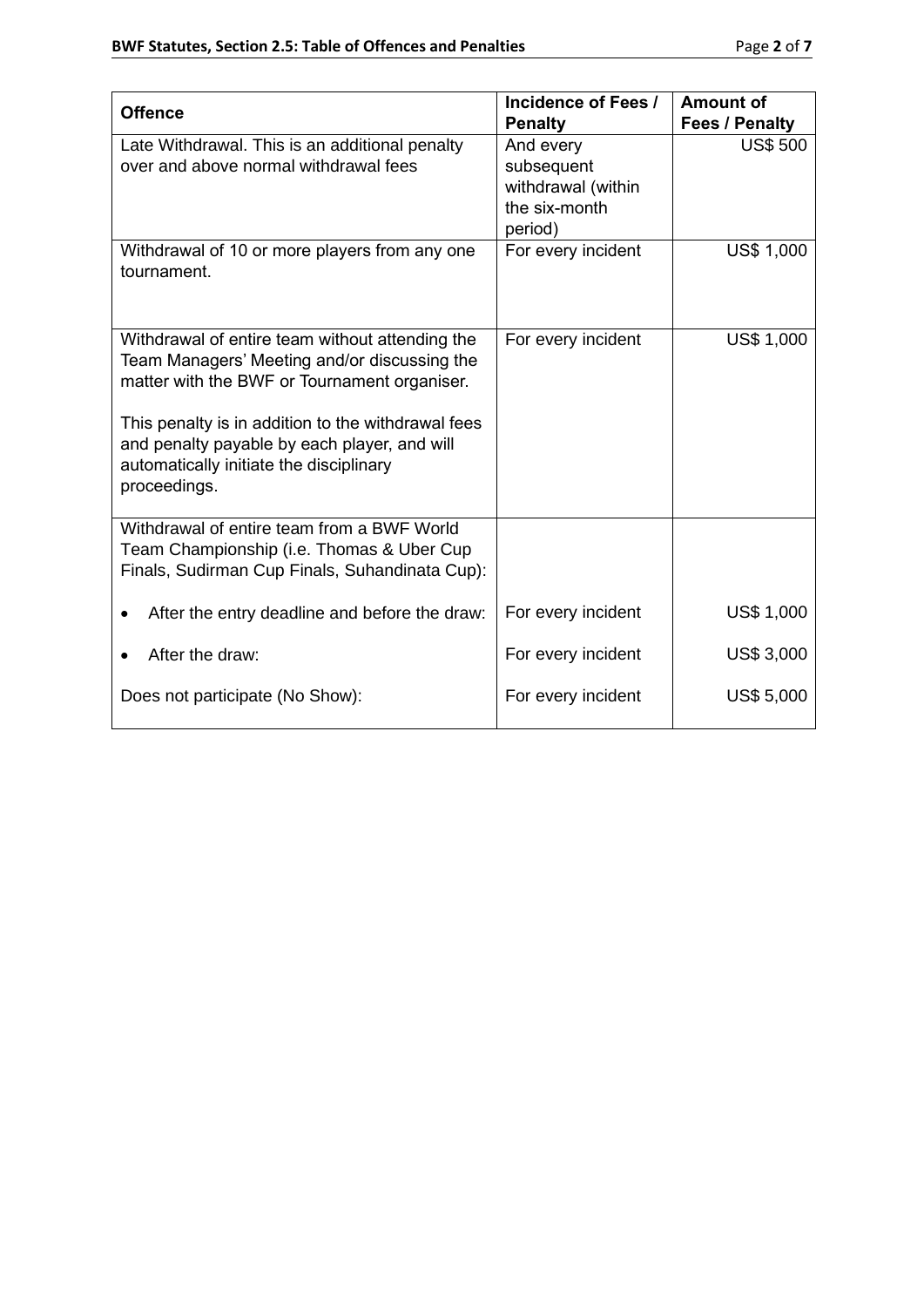## **Player Offences and Penalties**

| <b>Offence</b>                                                                                                                                                                                                                                                             | Incidence of<br><b>Penalty</b>                      | <b>Amount</b>   |
|----------------------------------------------------------------------------------------------------------------------------------------------------------------------------------------------------------------------------------------------------------------------------|-----------------------------------------------------|-----------------|
| <b>Breach of Players Code of Conduct (Section</b>                                                                                                                                                                                                                          | For first incident                                  | <b>US\$ 250</b> |
| 2.2.4) Clause 3.1.2 - Playing another<br>Tournament.<br>Having entered and been accepted into either the<br>qualifying or main draw of a BWF sanctioned<br>tournament and playing in another tournament<br>during the period of that tournament.                           | And every<br>subsequent incident<br>(calendar year) | <b>US\$ 500</b> |
| <b>Breach of Players Code of Conduct (Section</b><br>2.2.4) Clause 3.1.3 - Playing after declaring non-                                                                                                                                                                    | For first incident                                  | <b>US\$ 250</b> |
| availability due to injury.<br>Withdrawing from a future tournament due to<br>injury or illness and playing in any Badminton<br>tournament during the period between the<br>notification of injury/illness and the said<br>tournament from which the player has withdrawn. | And every<br>subsequent incident<br>(calendar year) | <b>US\$ 500</b> |
| <b>Breach of Players Code of Conduct (Section</b><br>2.2.4) Clause 3.1.4 - Early departure from a                                                                                                                                                                          | For first incident                                  | <b>US\$ 250</b> |
| tournament.<br>Making travel arrangements which would<br>preclude the player from participation in<br>scheduled matches or interfere with their<br>commitment to attend dope testing, meet media<br>obligations, and attend prize presentation<br>ceremonies.              | And every<br>subsequent incident<br>(calendar year) | <b>US\$ 500</b> |
| <b>Breach of Players Code of Conduct (Section</b><br>2.2.4) Clause 3.2.1 - late arrival for a match                                                                                                                                                                        | For first incident                                  | <b>US\$ 250</b> |
| Arriving late for a match resulting in a 'No show'.                                                                                                                                                                                                                        | And every<br>subsequent incident<br>(calendar year) | <b>US\$ 500</b> |
| <b>Breach of Players Code of Conduct (Section</b><br>2.2.4) Clause 3.2.2 - Failure to conduct oneself in<br>an honourable and sportsmanlike manner during<br>any match or at any time while within the<br>precincts of the site of a BWF Sanctioned<br>Tournament.         | For every incident                                  | <b>US\$ 250</b> |
| An automatic penalty applies, however, BWF may<br>decide the severity of the breach requires<br>submission to the BWF Disciplinary Committee<br>for further action.                                                                                                        |                                                     |                 |
| <b>Breach of Players Code of Conduct (Section</b><br>2.2.4) Clause 3.2.3 - Inappropriate conduct<br>Not complying with goodwill formalities.                                                                                                                               | For every incident                                  | <b>US\$ 250</b> |
| <b>Breach of Players Code of Conduct (Section</b><br>2.2.4) Clauses 3.2.4 and 3.2.5 - Failure to comply                                                                                                                                                                    | For every incident                                  | <b>US\$ 250</b> |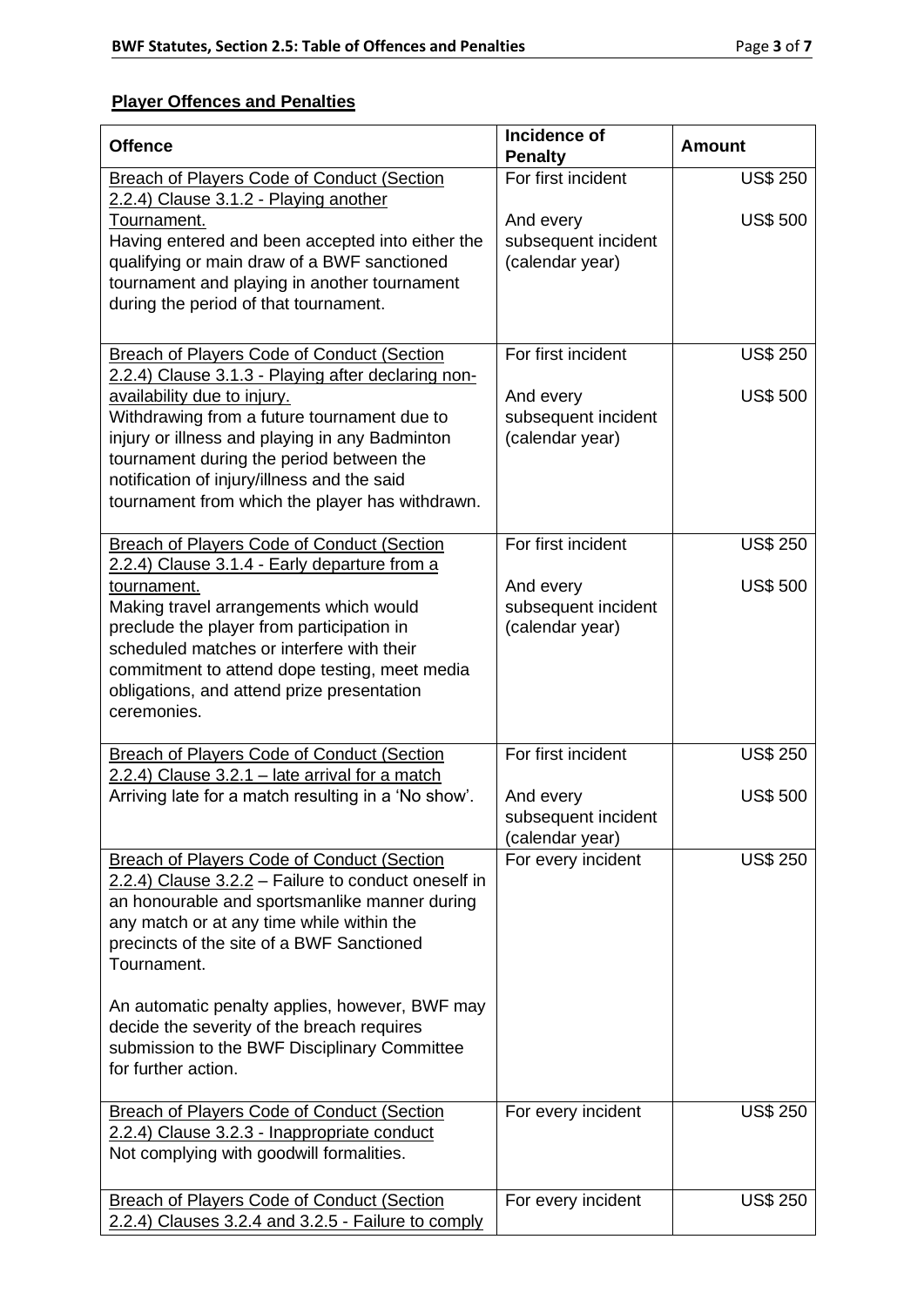| <b>Offence</b>                                                                                                                                                                                                                                                                                                                                                                                                                                                        | <b>Incidence of</b><br><b>Penalty</b>                                                                                                                                                                                                                                                                       | <b>Amount</b>                      |
|-----------------------------------------------------------------------------------------------------------------------------------------------------------------------------------------------------------------------------------------------------------------------------------------------------------------------------------------------------------------------------------------------------------------------------------------------------------------------|-------------------------------------------------------------------------------------------------------------------------------------------------------------------------------------------------------------------------------------------------------------------------------------------------------------|------------------------------------|
| with clothing regulations GCR 20 to 24 by a<br>player in an individual Tournament.                                                                                                                                                                                                                                                                                                                                                                                    |                                                                                                                                                                                                                                                                                                             |                                    |
| <b>Breach of Players Code of Conduct (Section</b><br>2.2.4) Clauses 3.2.4 and 3.2.5 - Failure to comply<br>with clothing regulations GCR 20 to 24 by a team<br>in a team championship.                                                                                                                                                                                                                                                                                | For every incident                                                                                                                                                                                                                                                                                          | <b>US\$ 500</b>                    |
| Breach of Players Code of Conduct (Section<br>2.2.4) Clauses 3.2.7 - 3.2.13                                                                                                                                                                                                                                                                                                                                                                                           | For every incident                                                                                                                                                                                                                                                                                          | <b>US\$ 100</b>                    |
| <b>Breach of Players Code of Conduct (Section</b><br>2.2.4) Clause 3.2.14 - Making a statement within<br>the precincts of the Tournament site, directed at<br>an official, opponent, spectator or other person<br>that implies dishonesty or is derogatory, insulting<br>or otherwise abusive.<br>An automatic penalty applies, however, BWF may<br>decide the severity of the breach requires<br>submission to the BWF Disciplinary Committee<br>for further action. | For every incident                                                                                                                                                                                                                                                                                          | <b>US\$ 250</b>                    |
| <b>Breach of Players Code of Conduct (Section</b><br>2.2.4) Clause 3.3 - Failure to fulfil media.                                                                                                                                                                                                                                                                                                                                                                     | For first incident:<br><b>Top Committed</b><br>$\bullet$<br>Players                                                                                                                                                                                                                                         | <b>US\$1500</b>                    |
| sponsorship and ceremony obligations.                                                                                                                                                                                                                                                                                                                                                                                                                                 | Ranked 16 to 50<br>$\bullet$<br>(men's and<br>women's singles)<br>or ranked 11 to<br>50 (men's<br>doubles,<br>women's<br>doubles, and<br>mixed doubles)<br>(1st MQ, unless<br>designated as a<br><b>Top Committed</b><br>Player)<br>Outside of Top<br>$\bullet$<br>50 (1st MQ,<br>unless<br>designated as a | <b>US\$ 500</b><br><b>US\$ 250</b> |
|                                                                                                                                                                                                                                                                                                                                                                                                                                                                       | <b>Top Committed</b><br>Player)<br>And every<br>subsequent incident<br>(calendar year):<br><b>Top Committed</b><br>$\bullet$                                                                                                                                                                                | US\$2000                           |
|                                                                                                                                                                                                                                                                                                                                                                                                                                                                       | Players<br>Ranked 16 to 50<br>$\bullet$<br>(men's and<br>women's singles)                                                                                                                                                                                                                                   | <b>US\$750</b>                     |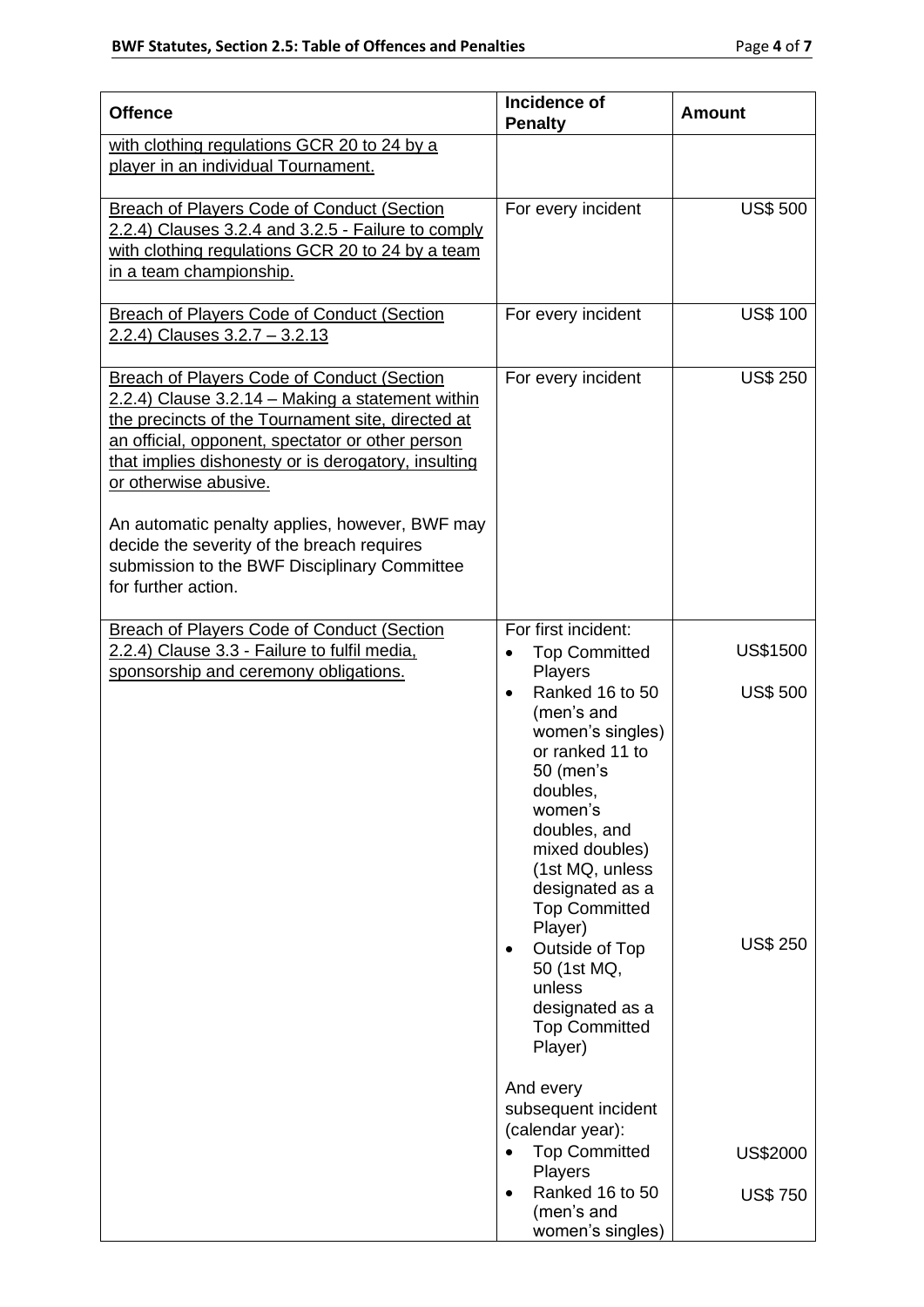| <b>Offence</b>                                                                                                                    | Incidence of<br><b>Penalty</b>                                                                                                                                                                                                                                               | <b>Amount</b>                                                                                      |
|-----------------------------------------------------------------------------------------------------------------------------------|------------------------------------------------------------------------------------------------------------------------------------------------------------------------------------------------------------------------------------------------------------------------------|----------------------------------------------------------------------------------------------------|
|                                                                                                                                   | or ranked 11 to<br>50 (men's<br>doubles,<br>women's<br>doubles, and<br>mixed doubles)<br>(1st MQ, unless<br>designated as a<br><b>Top Committed</b><br>Player)<br>Outside of Top<br>$\bullet$<br>50 (1st MQ,<br>unless<br>designated as a<br><b>Top Committed</b><br>Player) | <b>US\$ 500</b>                                                                                    |
| <b>Breach of Players Code of Conduct (Section</b><br>2.2.4) Clause 3.4 - Failure to fulfil Educational<br>activities obligations. | For every incident                                                                                                                                                                                                                                                           | <b>US\$ 500</b>                                                                                    |
| A yellow card in any BWF sanctioned tournament<br>in a calendar year.                                                             | For third yellow card<br>(calendar year)                                                                                                                                                                                                                                     | <b>US\$ 500</b>                                                                                    |
|                                                                                                                                   | And every<br>subsequent yellow<br>card (calendar year)                                                                                                                                                                                                                       | <b>US\$ 250</b>                                                                                    |
| A red card in any BWF sanctioned tournament.                                                                                      | For every red card                                                                                                                                                                                                                                                           | <b>US\$ 500</b>                                                                                    |
| Breach of GCR (Section 5.1) Clause 3.5.2 -<br>Participation by a player in an unsanctioned<br>tournament or exhibition matches.   | For every incident                                                                                                                                                                                                                                                           | <b>US\$ 500</b>                                                                                    |
| Breach of GCR (Section 5.1) Clause 7.7 -<br>Entered in two BWF sanctioned tournaments in<br>the same week.                        | For every incident                                                                                                                                                                                                                                                           | Loss of any<br>world ranking<br>points earned<br>by the<br>player/pair in<br>those<br>Tournaments. |
| <b>Breach of Laws of Badminton (Section 4.1)</b><br><u> Clause 4 – Racket</u>                                                     | For every incident                                                                                                                                                                                                                                                           | <b>US\$ 500</b>                                                                                    |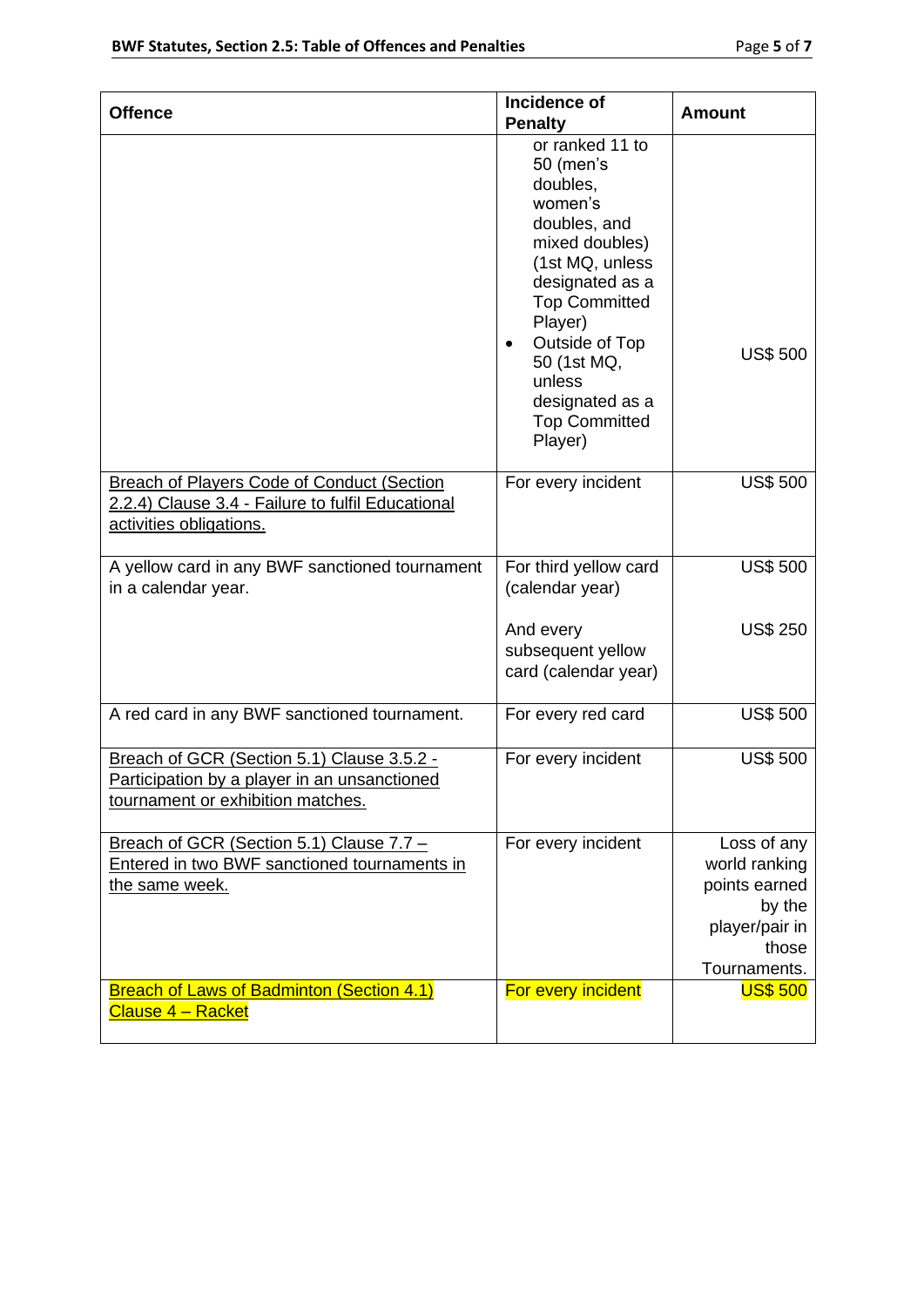|                  |  |  | Coaches, Team Officials (including Team Managers) and Educators Offences and |  |  |
|------------------|--|--|------------------------------------------------------------------------------|--|--|
| <b>Penalties</b> |  |  |                                                                              |  |  |

| <b>Offence</b>                                                                                                                                                                                                            | Incidence of<br><b>Penalty</b>                      | <b>Amount</b>   |
|---------------------------------------------------------------------------------------------------------------------------------------------------------------------------------------------------------------------------|-----------------------------------------------------|-----------------|
| The following breaches of the Coaches and<br>Educators Code of Conduct (Section 2.2.6):                                                                                                                                   | For first incident                                  | <b>US\$ 250</b> |
| Clause 4.5 - not being appropriately dressed;                                                                                                                                                                             | And every<br>subsequent incident<br>(calendar year) | <b>US\$ 500</b> |
| Clause 4.6 - fails to remain seated while play is<br>in progress;                                                                                                                                                         |                                                     |                 |
| Clause 4.7 - must not coach when the shuttle is<br>in play or in any manner distract opposing player<br>or disrupt play;                                                                                                  |                                                     |                 |
| Clause 4.8 - attempts to delay the game;                                                                                                                                                                                  |                                                     |                 |
| Clause 4.9 - fails to return to chair when 20<br>second announcement is made;                                                                                                                                             |                                                     |                 |
| Clause 4.10 - in any way abuses, intimidates or<br>distracts a tournament official, technical official,<br>another Coach/Team official or an opposing<br>player;                                                          |                                                     |                 |
| Clause 4.11 - attempts to communicate in any<br>way with opposing players or Coaches or Team<br>officials during the course of a match;                                                                                   |                                                     |                 |
| Clause 4.12 – make or attempt to make any<br>unwelcome, abusive, or intimidating physical<br>contact with any spectator, Tournament official,<br>technical official, opposing Players, coaches, or<br>team officials; and |                                                     |                 |
| Clause 4.13 - make media comments to bring<br>the sport to disrepute.                                                                                                                                                     |                                                     |                 |
| Breach of GCR 9.3.3 - Failure to attend a<br>meeting called by Referee and / or Tournament<br>Management for Grade 1 and 2 Tournaments.                                                                                   | For every incident                                  | <b>US\$ 250</b> |